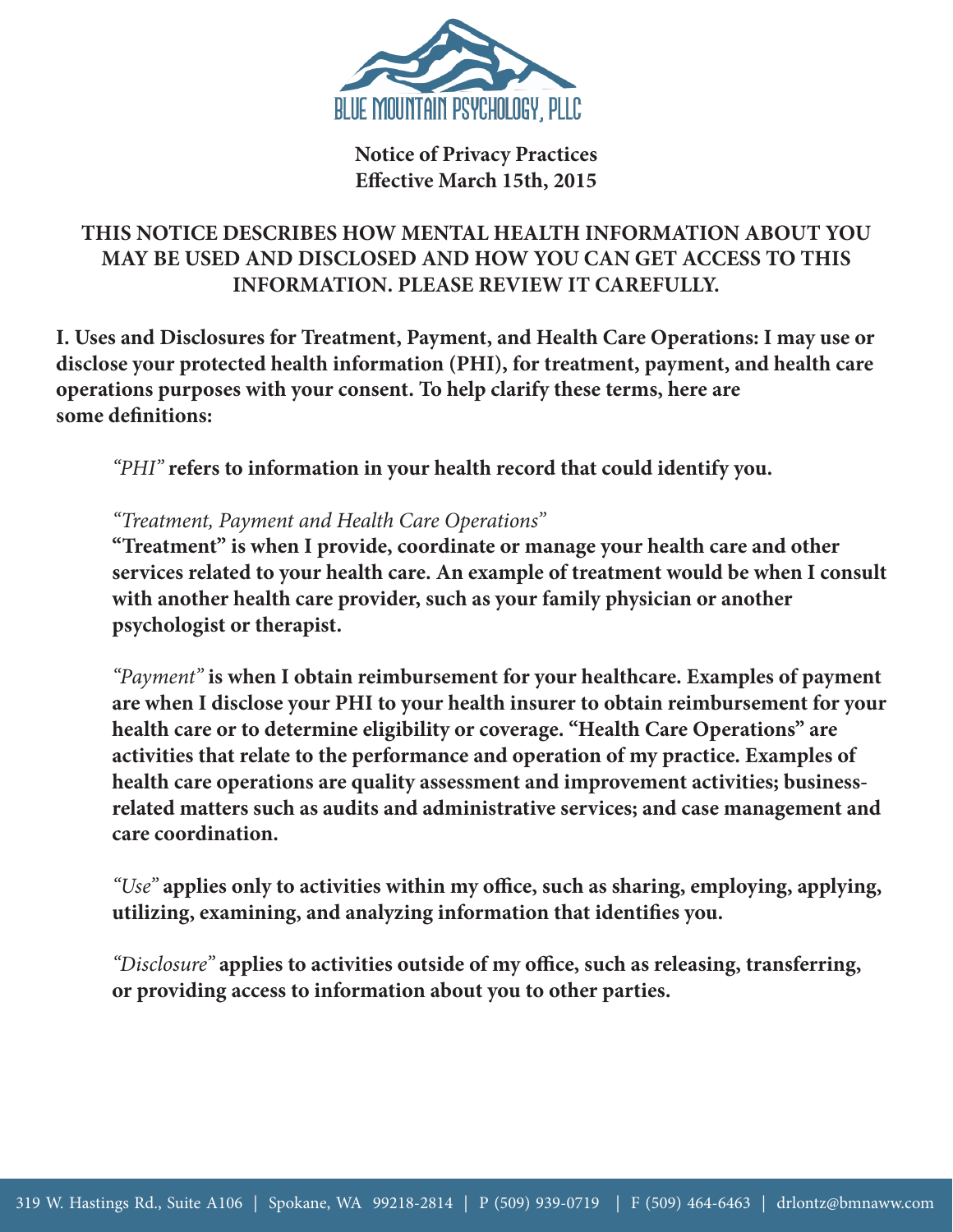**II. Uses and Disclosures Requiring Authorization: I may use or disclose PHI for purposes outside of treatment, payment, and health care operations when your appropriate authorization is obtained. An "authorization" is written permission above and beyond the general consent that permits only specific disclosures. In those instances when I am asked for information for purposes outside of treatment, payment and health care operations, I will obtain an authorization from you before releasing this information. I will also need to obtain an authorization before releasing any psychotherapy notes. "Psychotherapy notes" are notes I might have made about our conversation during a private, group, joint, or family counseling session, which I have kept separate from the rest of your medical record.**

**These notes are given a greater degree of protection than PHI. You may revoke all such authorizations (of PHI or psychotherapy notes) at any time, provided each revocation is in writing. You may not revoke an authorization to the extent that (1) we have relied on that authorization; or (2) if the authorization was obtained as a condition of acquiring insurance coverage, and the law provides the insurer the right to contest the claim under the policy.**

**III. Uses and Disclosures with Neither Consent nor Authorization: I may use or disclose PHI without your consent or authorization in the following circumstances:**

*Child Abuse:* **If I have reasonable cause to believe that a child has suffered abuse or neglect, I am required by law to report it to the proper law enforcement agency or the state Department of Social and Health Services.**

*Adult and Domestic Abuse:* **If I have reasonable cause to believe that abandonment, abuse, financial exploitation, or neglect of a vulnerable adult has occurred, I must immediately report the abuse to the state Department of Social and Health Services. If I have reason to suspect that sexual or physical assault has occurred, I must immediately report to the appropriate law enforcement agency and to the Department of Social and Health Services.**

*Health Oversight:* **If a licensing board subpoenas me as part of its investigations, hearings or proceedings relating to the discipline, issuance or denial of licensure, I must comply with its orders. This could include**

 **disclosing your relevant mental health information. Judicial or Administrative Proceedings: If you are involved in a court proceeding and a request is made for information about the professional services that I have provided to you and the records thereof, such information is privileged under state law. I will not release such information without the written authorization of you or your legal representative, or a subpoena of which you have been properly notified and you have failed to**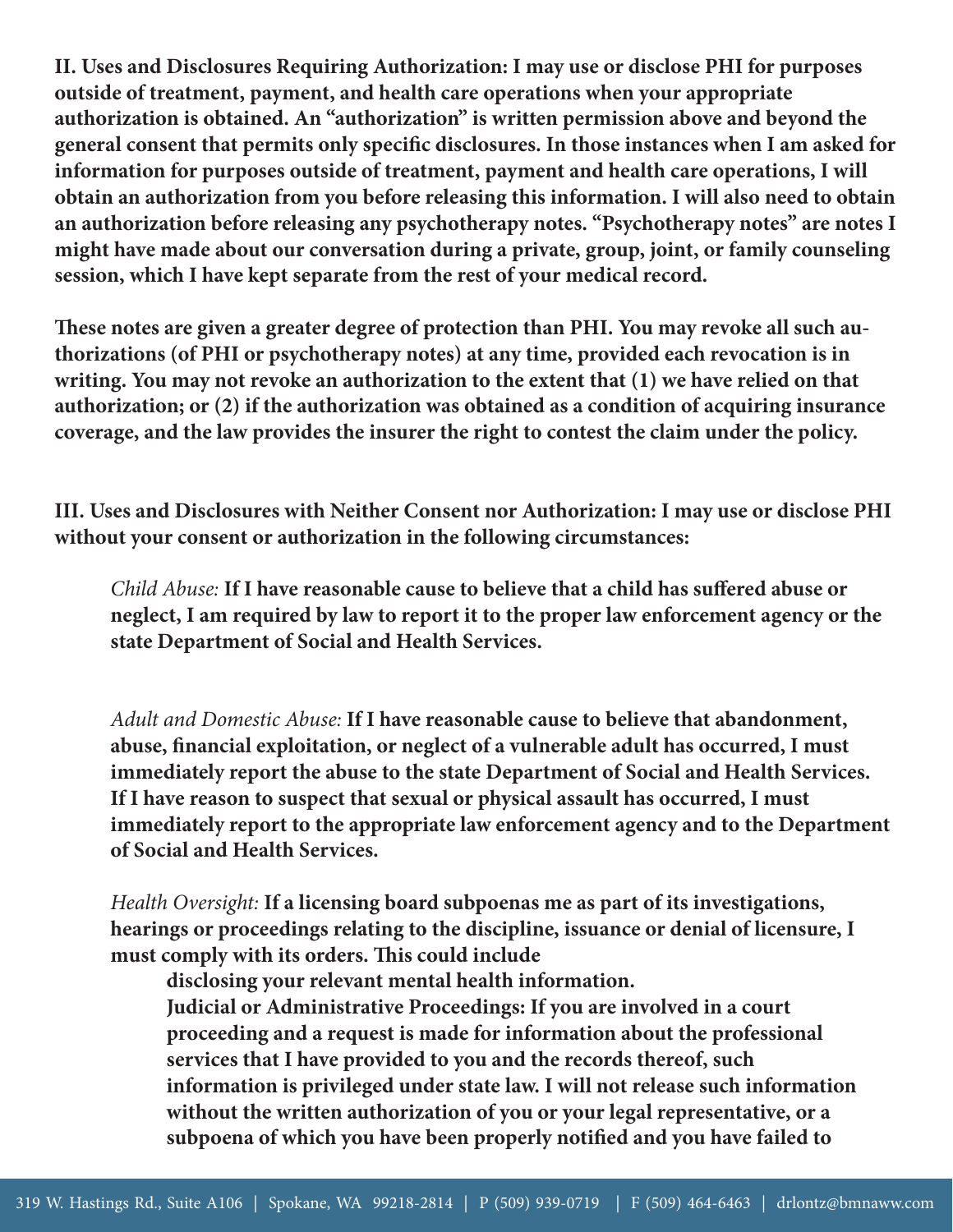**inform me that you are opposing the subpoena, or a court order. The privilege does not apply when you are being evaluated for a third party or where the evaluation is court ordered. You will be informed in advance if this is the case.**

*Serious Threat to Health or Safety:* **I may disclose your confidential mental health information to any person without authorization if I reasonably believe that disclosure would avoid or minimize imminent danger to your health or safety, or the health or safety of any other individual.**

*Worker's Compensation:* **If you file a worker's compensation claim, with certain exceptions, I must make available, at any stage of the proceedings, all mental health information in my possession relevant to that particular injury in the opinion of the state Department of Labor and Industries, to your employer, your representative, and the Department of Labor and Industries upon request.When the use and disclosure without your consent or authorization is allowed under the other sections of Section 164.512 of the Privacy Rules and state confidentiality law: This includes certain narrowly-defined disclosures to law enforcement agencies, to a health oversight agency (such as HHS or a state department of health), to coroner or medical examiner, for public health purposes relating to disease or FDA-regulated products, or for specialized government functions such as fitness for military duties, eligibility for VA benefits, and national security andintelligence.**

### **IV Client's Rights and Therapist's Duties**

#### **Client's Rights:**

*Right to Request Restrictions:* **You have the right to request restrictions on certain uses and disclosures of protected health information about you. However, I am not required to agree to a restriction you request.**

*Right to Receive Confidential Communications by Alternative Means and at Alternative Locations:* **You have theright to request and receive confidential communications of PHI by alternative means and at alternative locations. (For example, you may not want a family member to know that you are seeing me. Upon your request, we would send your bills to another address.)**

*Right to Inspect and Copy:* **You have the right to inspect or obtain a copy (or both) of PHI and psychotherapy notes in my mental health and billing records used to make decisions about you for as long as the PHI is maintained in the record. I may deny your access to PHI under certain circumstances, but in some cases you may have this decision reviewed. On your request, I will discuss with you the details of the request and denial process.**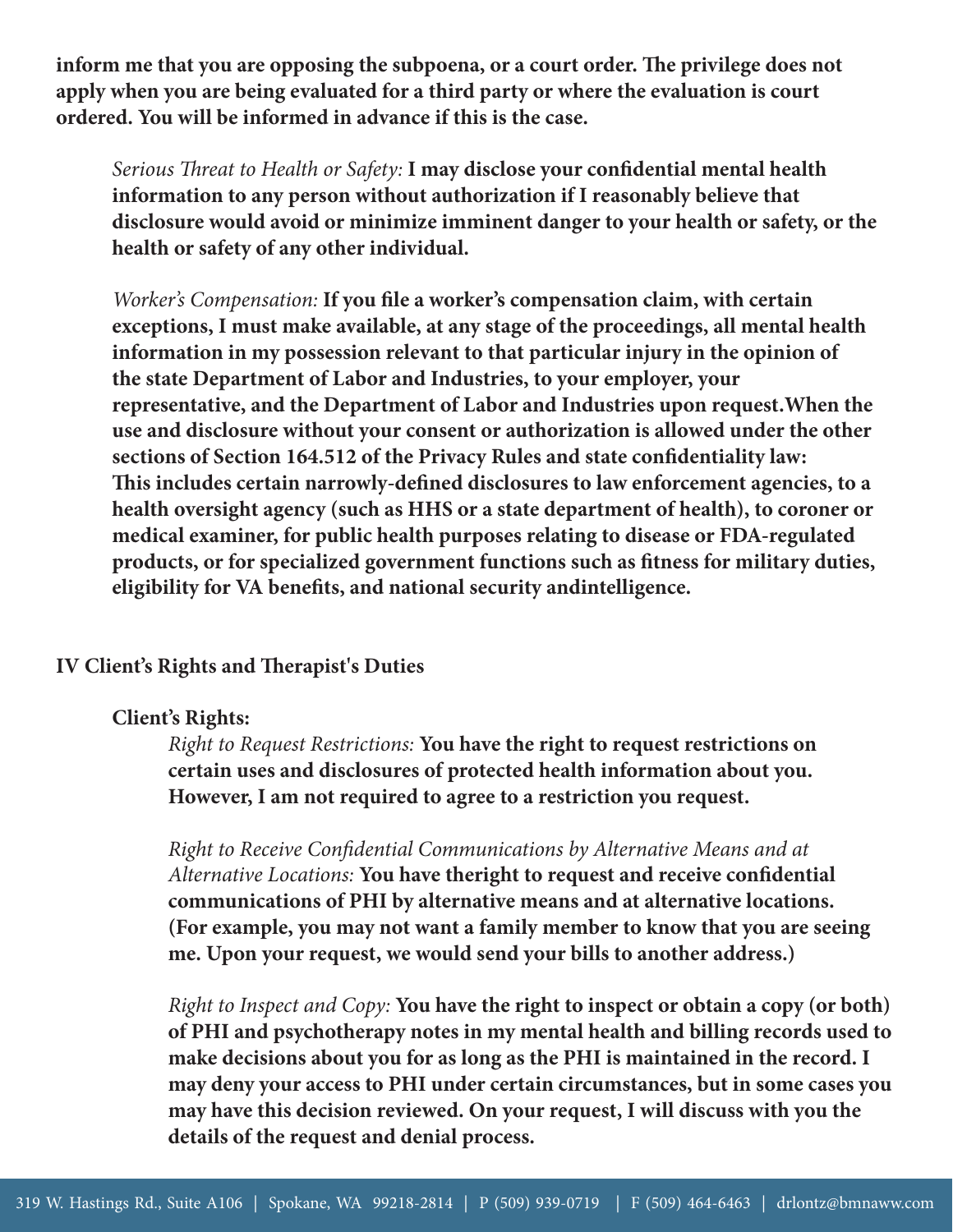*Right to Amend :* **You have the right to request an amendment of PHI for as long as the PHI is maintained in the record. I may deny your request. Upon your request, I will discuss with you the details of the amendment process.**

*Right to an Accounting:* **You generally have the right to receive an accounting of disclosures of PHI for which you have neither provided consent nor authorization. Upon your request, I will discuss with you the details of the accounting process.**

*Right to a Paper Copy:* **You have the right to obtain a paper copy of this Notice from me upon request, even if you have agreed to receive the notice electronically.**

*Right to Restrict Disclosures:* **When You Have Paid For Your Care Out-of-Pocket: You have the right to restrict certain disclosures of PHI to a health plan when you pay out-of-pocket in full for my services.**

*Right to Be Notified:* **if There is a Breach of Your Unsecured PHI: You have a right to be notified if:** 

 **(a) there is a breach (a use or disclosure of your PHI in violation of the HIPPA Privacy Rule) involving your PHI;** 

 **(b) that PHI has not been encrypted to government standards;** 

 **(c) our risk assessment fails to determine that there is a low probability that your PHI has been compromised.**

**Therapist's Duties:**

 **Notice of Privacy Practices: I am required by law to maintain the privacy of PHI and to provide you with a Notice of our legal duties and privacy practices with respect to PHI.**

**Changes to this Notice:** 

 **I reserve the right to change the privacy policies and practices described in this notice, effective for health information I already have about you as well as any information I receive in the future. Unless I notify you of such changes, however, we are required to abide by the terms currently in effect.**

**Notice of Changes: If I materially revise my Notice, I will provide you with a current Notice at the time of your next session, or by mail if I would need to act on an updated notice prior to your next session.**